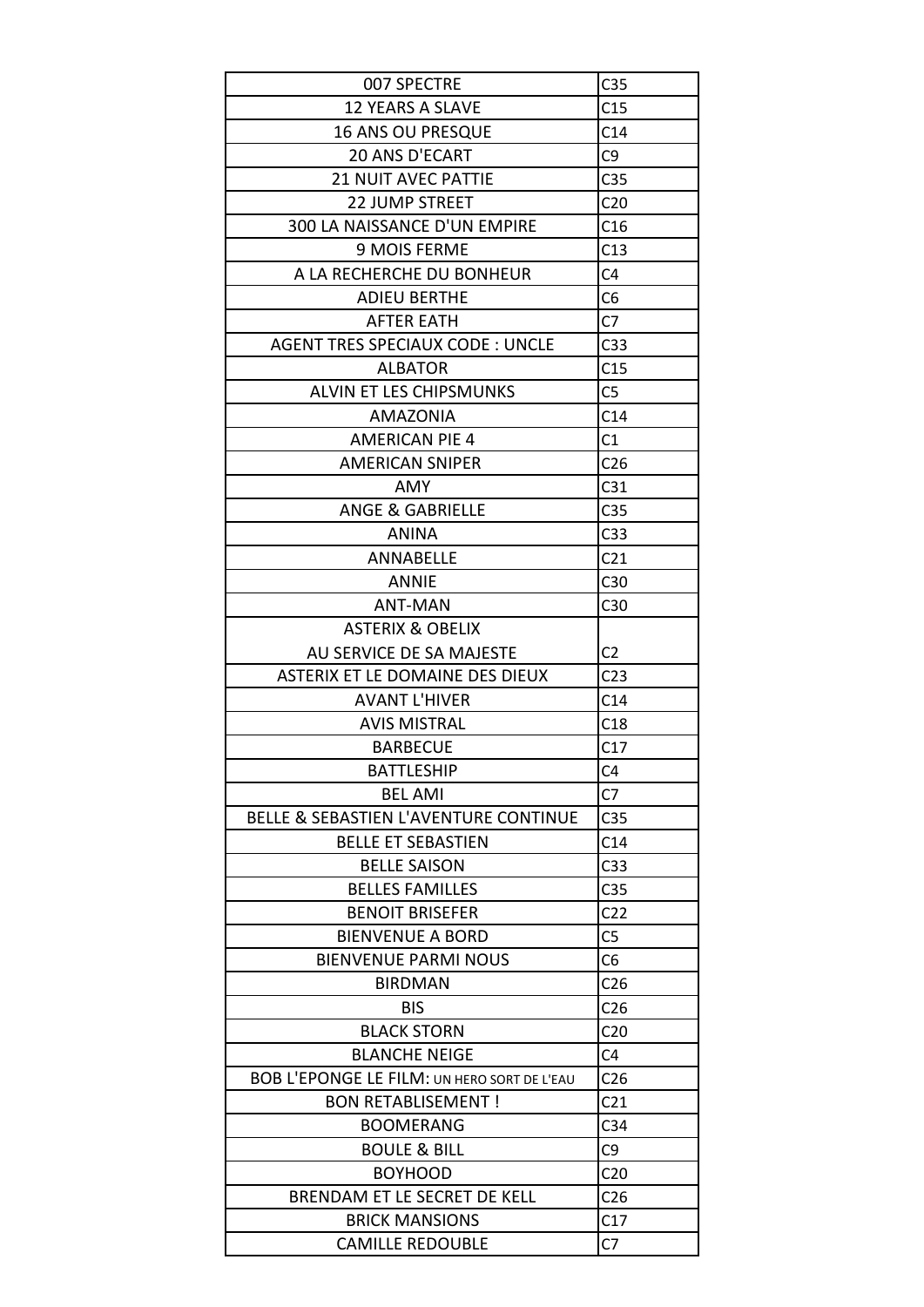| <b>CAPITAINE PHILLIPE</b>                 | C13             |
|-------------------------------------------|-----------------|
| CAPTAIN AMERICA ET LE SOLDAT DE L'HIVER   | C17             |
| <b>CAPTAINE AMERICA</b>                   | C <sub>5</sub>  |
| CE QUI VOUS ATTEND                        |                 |
| SI VOUS ATTENDEZ UN ENFANTS               | C1              |
| <b>CENDRILLON</b>                         | C <sub>26</sub> |
| <b>CHANTE TON BAC D'ABORD</b>             | C <sub>22</sub> |
| <b>CHAPPIE</b>                            | C <sub>26</sub> |
| <b>CHARLIE MORTDECAI</b>                  | C <sub>24</sub> |
| <b>CHASSEUR DE VAMPIRE</b>                | C <sub>7</sub>  |
| <b>CHERCHEZ HORTENSE</b>                  | C <sub>1</sub>  |
| <b>CHEVAL DE GUERRE</b>                   | C <sub>6</sub>  |
| <b>CINQUANTE NUANCES DE GREY</b>          | C <sub>26</sub> |
| <b>CLOCHETTE ET LA FEE PIRATE</b>         | C17             |
| <b>CLOCHETTE ETLA CREATURE LEGENDAIRE</b> | C <sub>27</sub> |
| <b>COMME UN AVION</b>                     | C <sub>30</sub> |
| <b>CONAN</b>                              | C <sub>3</sub>  |
| CONNASSE, PRINCESSE DES CŒURS             | C <sub>29</sub> |
| <b>COPS</b>                               | C <sub>25</sub> |
| <b>COWBOY &amp; ENVAHISSEUR</b>           | C <sub>3</sub>  |
| <b>CRIMSON PEAK</b>                       | C <sub>34</sub> |
| CROSSWIND: LA CROISEE DES VENTS           | C <sub>25</sub> |
| DAME DE FER                               | C <sub>3</sub>  |
| DANS LA COUR                              | C17             |
| <b>DANS LA MAISON</b>                     | C <sub>2</sub>  |
| <b>DARK SHADOWS</b>                       | C <sub>7</sub>  |
| DE TOUTES NOS FORCES                      | C17             |
| DEMI-SŒUR                                 | C10             |
| <b>DERNIER LOUP</b>                       | C <sub>25</sub> |
| DES GENS QUI S'EMBRASSENT                 | C <sub>8</sub>  |
| <b>DEUX JOURS UNE NUIT</b>                | C18             |
| <b>DHEEPAN</b>                            | C <sub>32</sub> |
| DIE HARD 5                                | C <sub>9</sub>  |
| <b>DIPLOMATIE</b>                         | C17             |
| <b>DISCOUNT</b>                           | C <sub>25</sub> |
| <b>DIVERGENTE</b>                         | C17             |
| <b>DRAGONS 2</b>                          | C19             |
| <b>DREAM HOUSE</b>                        | C <sub>3</sub>  |
| <b>DROLE D'OISEAU</b>                     | C11             |
| DU VENT DANS LES MOLLETS                  | C7              |
| <b>DUCOBU</b>                             |                 |
|                                           | C <sub>2</sub>  |
| <b>DUMB &amp; DUMBER DE</b>               | C <sub>24</sub> |
| D'UNE VIE A L'AUTRE                       | C18             |
| <b>DUO D'ESCROS</b>                       | C <sub>20</sub> |
| <b>ECHO</b>                               | C <sub>20</sub> |
| <b>EDGE OF TOMORROW</b>                   | C18             |
| <b>ELLE L'ADORE</b>                       | C <sub>21</sub> |
| <b>ELYSIUM</b>                            | C11             |
| <b>EN EQUILIBRE</b>                       | C <sub>27</sub> |
| EN ROUTE!                                 | C <sub>28</sub> |
| <b>ENEMY</b>                              | C <sub>20</sub> |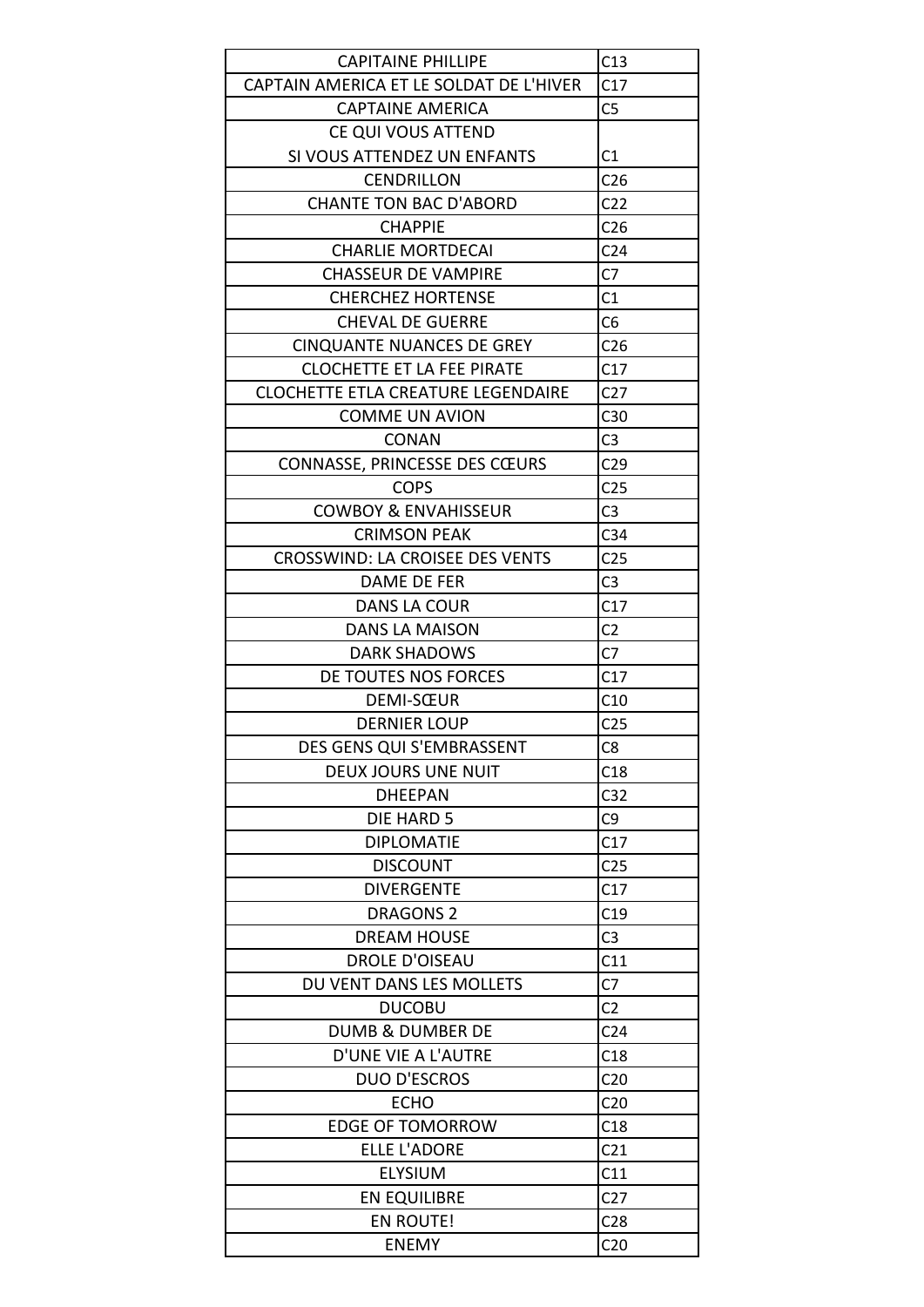| <b>ENTRE AMIS</b>                     | C <sub>29</sub> |
|---------------------------------------|-----------------|
| <b>EPIC</b>                           | C8              |
| <b>EQUALIZER</b>                      | C <sub>21</sub> |
| ET SI ON VIVAIT TOUS ENSEMBLE         | C <sub>5</sub>  |
| <b>EVEREST</b>                        | C <sub>33</sub> |
| <b>EXODUS: THE GODS OF KINGS</b>      | C <sub>22</sub> |
| <b>EXPENDABLES 2</b>                  | C1              |
| <b>FAST AND FURIOUS 6</b>             | C11             |
|                                       | C <sub>27</sub> |
| <b>FAST AND FURIOUS 7</b>             |                 |
| <b>FISTON</b>                         | C16             |
| <b>FLORIDE</b>                        | C31             |
| <b>FONZY</b>                          | C14             |
| <b>FURY</b>                           | C <sub>22</sub> |
| <b>GATSBY LE MAGNIFIQUE</b>           | C8              |
| <b>GEMMA BOVERY</b>                   | C <sub>20</sub> |
| <b>GODZILLA (2014)</b>                | C18             |
| <b>GONE GIRL</b>                      | C <sub>21</sub> |
| <b>GRACE DE MONACO</b>                | C18             |
| <b>GRAVITY</b>                        | C13             |
| <b>GUS PETIT OISEAU, GRAND VOYAGE</b> | C <sub>27</sub> |
| <b>HACKER</b>                         | C <sub>27</sub> |
| <b>HAPPY NEW YEAR</b>                 | C7              |
| HERCULE (2014)                        | C <sub>20</sub> |
| <b>HIPPOCRATE</b>                     | C <sub>20</sub> |
| <b>HITMAN: AGENT 47</b>               | C <sub>32</sub> |
| <b>HOBBIT 2</b>                       | C14             |
| <b>HOPE</b>                           | C <sub>26</sub> |
| <b>HOTEL TRANSYLVANIE 2</b>           | C <sub>34</sub> |
| <b>HUNGER GAMES 2</b>                 | C14             |
| <b>HUNGER GAMES 3</b>                 | C <sub>22</sub> |
| HUNGER GAMES LA REVOLTE PARTIE 2      | C <sub>35</sub> |
| I, FRANKENSTEIN                       | C18             |
| IL ÉTAIT UNE FORET                    | C14             |
| <b>IMITATION GAME</b>                 | C <sub>26</sub> |
| <b>IMPARDONNABLES</b>                 | C <sub>3</sub>  |
| <b>INSAISISSABLES</b>                 | C11             |
| <b>INSIDIOUS CHAPITRE 3</b>           | C <sub>31</sub> |
| <b>INTERSTELLAR</b>                   | C <sub>21</sub> |
| JACK ET LA MECANIQUE DU CŒUR          | C16             |
| JACK LE CHASSEUR DES GEANTS           | C <sub>9</sub>  |
| <b>JAMAIS LE PREMIER SOIR</b>         | C15             |
| <b>JAMES BOND SKYFALL</b>             | C <sub>2</sub>  |
| <b>JEUNE &amp; JOLIE</b>              | C12             |
| <b>JOHN CARTER</b>                    | C <sub>5</sub>  |
| <b>JOSEPHINE</b>                      | C10             |
| JOURNAL D'UNE FEMME DE CHAMBRE        | C <sub>27</sub> |
| JUPITER: LE DESTIN DE L'UNIVERS       | C <sub>25</sub> |
| <b>JURASSIC WORLD</b>                 | C <sub>31</sub> |
| KHUMBA                                | C16             |
|                                       | C12             |
| KICK-ASS 2                            |                 |
| KINGSMAN: SERVICE SECRETS             | C <sub>26</sub> |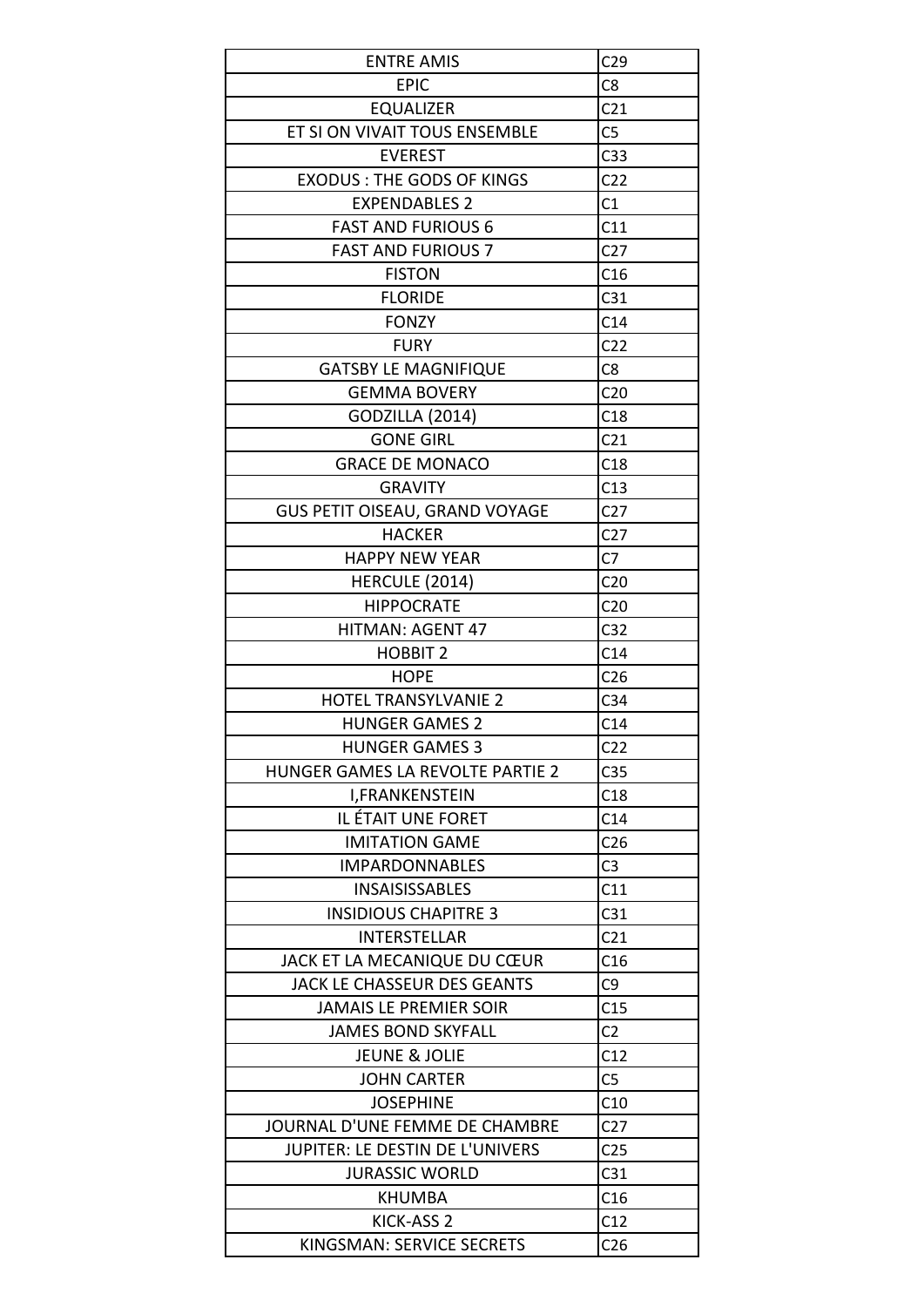| <b>KIRIKOU 2</b>                           | C <sub>2</sub>  |
|--------------------------------------------|-----------------|
| <b>KUNG-FU PANDA 2</b>                     | C <sub>3</sub>  |
| LA CAGE DOREE                              | C <sub>8</sub>  |
| LA DAME NOIR 2                             | C <sub>24</sub> |
| LA DERNIERE LEÇON                          | C <sub>35</sub> |
| LA FACE CACHEE DE MARGO                    | C <sub>32</sub> |
| LA FEMME AU TABLEAU                        | C <sub>31</sub> |
| LA FILLE DU PUISATIER                      | C <sub>4</sub>  |
|                                            |                 |
| LA FLEUR DE L'AGE<br><b>LA FRENCH</b>      | C <sub>8</sub>  |
|                                            | C <sub>22</sub> |
| LA GRANDE AVENTURE LEGO                    | C16             |
| LA GRANDE BOUCLE                           | C10             |
| LA GUERRE DES BOUTONS                      | C <sub>3</sub>  |
| LA LEGENDE DE MANOLO                       | C <sub>23</sub> |
| LA LISTE DE MES ENVIES                     | C19             |
| LA LOI DU MARCHE                           | C30             |
| LA MARCHE                                  | C <sub>14</sub> |
| LA NUIT AU MUSEE 3: LE SECRET DES PHARAONS | C <sub>25</sub> |
| LA PLANETE DES SINGES L'AFFRONTEMENT       | C18             |
| LA POURSUITE DE DEMAIN                     | C <sub>29</sub> |
| LA PROCHAINE FOIS JE VISERAI LE CŒUR       | C <sub>24</sub> |
| LA RAGE AU VENTRE                          | C <sub>33</sub> |
| LA REINE DES NEIGES                        | C <sub>14</sub> |
| LA RITOURNELLE                             | C19             |
| LA STRATEGIE ENDER                         | C13             |
| LA TETE HAUTE                              | C <sub>30</sub> |
| LA VIE D'UNE AUTRE                         | C <sub>7</sub>  |
| LA VIE REVEE DE WALTER MITTY               | C15             |
| <b>LA VOLANTE</b>                          | C <sub>33</sub> |
| LABYRINTHE LA TERRE BRULEE                 | C <sub>34</sub> |
| L'AFFAIRE SK-1                             | C <sub>24</sub> |
| <b>L'AMOUR DURE 3 ANS</b>                  | C <sub>5</sub>  |
| L'APRRENTI PÈRE NOEL ET LE FLAUCON MAGIQUE | C14             |
| LE CHANT DE LA MER                         |                 |
|                                            | C <sub>24</sub> |
| LE CHATPOTTE                               | C <sub>2</sub>  |
| LE CROCODILE DU BOTSWANGA                  | C16             |
| LE DERNIER CHASSEUR DE SORCIERE            | C <sub>35</sub> |
| LE GRIMOIRE D'ARKANDIAS                    | C <sub>21</sub> |
| LE HAVRE                                   | C7              |
| LE HOBBIT 3                                | C <sub>22</sub> |
| LE LABYRINTHE                              | C <sub>21</sub> |
| LE LABYRINTHE DU SILENCE                   | C30             |
| LE LOUP DE WALL STREET                     | C15             |
| LE MAJORDOME                               | C12             |
| LE MANOIR MAGIQUE                          | C14             |
| LE MARQUIS                                 | C <sub>4</sub>  |
| LE MONDE FANSTATIQUE D'OZ                  | C <sub>1</sub>  |
| LE NOUVEAU TESTAMENT                       | C <sub>32</sub> |
| LE PASSE                                   | C7              |
| LE PETIT CORBEAU                           | C <sub>9</sub>  |
| LE PRODIGE                                 | C <sub>35</sub> |
|                                            |                 |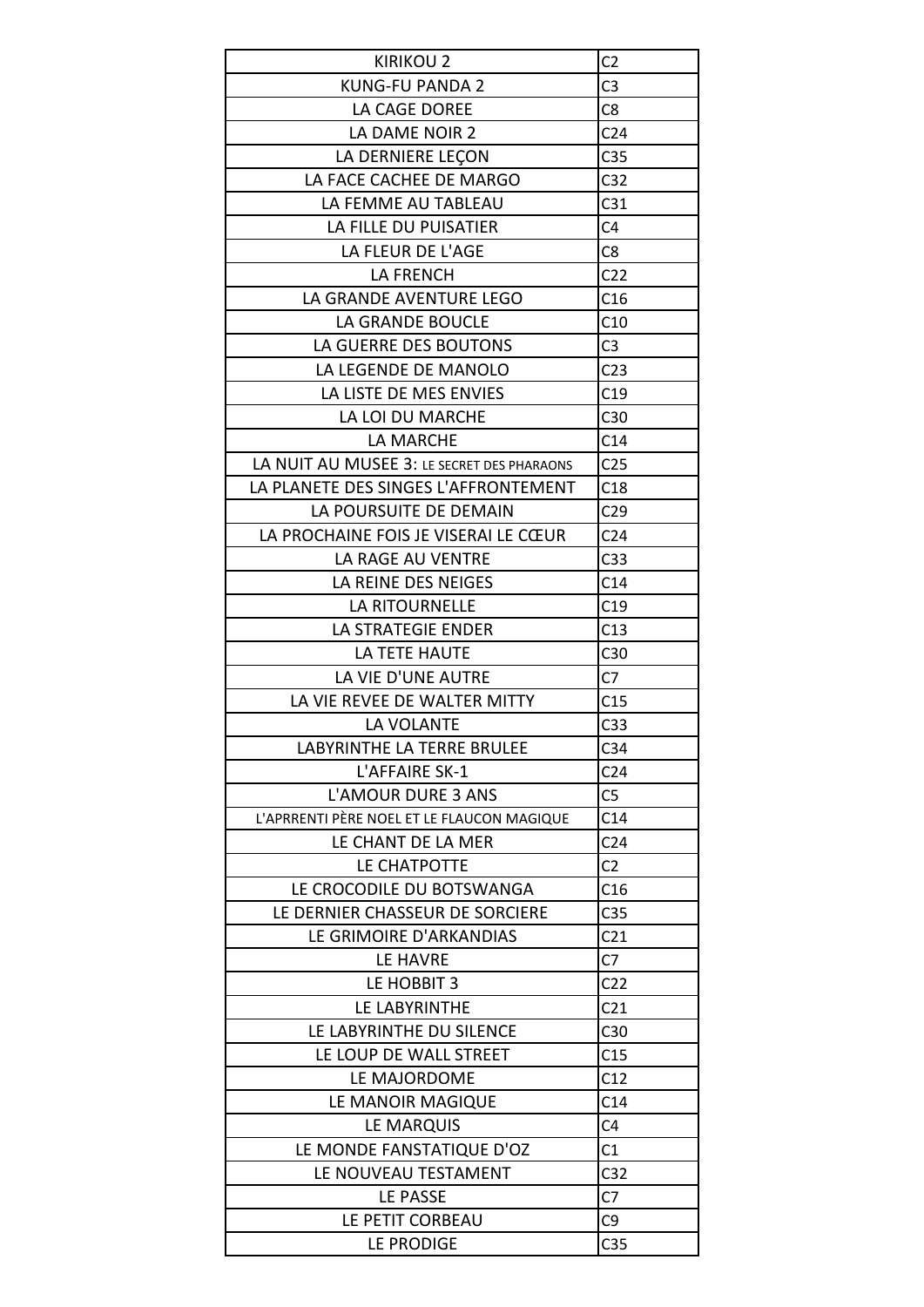| LE ROI ET L'OISEAU                | C10             |
|-----------------------------------|-----------------|
| LE SEPTIEME FILS                  | C <sub>22</sub> |
| LE TRANSPORTEUR L'HERITAGE        | C <sub>33</sub> |
| LE VOLCAN                         | C12             |
| LE VOYAGE DE TOM POUCE            | C <sub>34</sub> |
| L'ECUME D'UN JOUR                 | C <sub>8</sub>  |
| L'ENQUETE                         | C <sub>26</sub> |
| LES 3 MOUSQUETAIRES               | C <sub>5</sub>  |
| <b>LES AMES VAGABONDES</b>        | C <sub>8</sub>  |
| LES BEAUX JOURS                   | C10             |
| LES BOXTROLLS                     | C <sub>22</sub> |
| LES CŒURS DES HOMMES              | C13             |
| <b>LES COMBATTANTS</b>            | C <sub>20</sub> |
| <b>LES FANT4STIQUES</b>           | C31             |
| <b>LES GAMINS</b>                 | C <sub>9</sub>  |
| LES GARCONS ET GUILLAUME A TABLE  | C14             |
| <b>LES GROODS</b>                 | C <sub>9</sub>  |
| <b>LES HERITIERS</b>              | C <sub>24</sub> |
| <b>LES IMMORTELS</b>              | C7              |
| <b>LES MINIONS</b>                | C <sub>34</sub> |
| LES NOUVEAUX HEROS                | C <sub>25</sub> |
| LES NOUVELLES AVENTURES D'ALADIN  | C <sub>34</sub> |
| LES PINGOUINS DE MADAGASCAR       | C <sub>23</sub> |
| <b>LES PROFS</b>                  | C <sub>8</sub>  |
| <b>LES PROFS 2</b>                | C <sub>30</sub> |
| LES RECETTES DU BONHEUR           | C <sub>20</sub> |
| LES SAVEURS DU PALAIS             | C6              |
| <b>LES SCHTROUMPFS</b>            | C <sub>2</sub>  |
| <b>LES SCHTROUMPFS 2</b>          | C11             |
|                                   |                 |
| <b>LES SOUVENIRS</b>              | C <sub>24</sub> |
| LES TUCHE                         | C <sub>3</sub>  |
| LES VACANCES DE DUCOBU            | C <sub>2</sub>  |
| LES VACANCES DU PETIT NICOLAS     | C19             |
| LES YEUX DE SA MERE               | C4              |
| LES YEUX JAUNES DES CROCODILES    | C17             |
| LETTRE A MOMO                     | C12             |
| L'ETUDIANTE DE MR HENRI           | C <sub>35</sub> |
| L'HERMINE                         | C <sub>35</sub> |
| L'ILE DES MIAM-NIMAUX TEMPETE DE  |                 |
| <b>BOULETTES GEANTES</b>          | C15             |
| <b>LINCOLN</b>                    | C1              |
| <b>L'INVINCIBLES</b>              | C <sub>25</sub> |
| LISTES DE MES ENVIES              | C19             |
| LOCK OUT                          | C <sub>4</sub>  |
| <b>LOLO</b>                       | C <sub>34</sub> |
| L'ONCLE CHARLES                   | C <sub>6</sub>  |
| <b>LONE RANGER</b>                | C11             |
| LONGUE NUIT INDOCHINOISE          | C10             |
| <b>LOOPER</b>                     | C <sub>2</sub>  |
| <b>L'OPERATION CASSE NOISETTE</b> | C19             |
| <b>LOST RIVER</b>                 | C <sub>27</sub> |
|                                   |                 |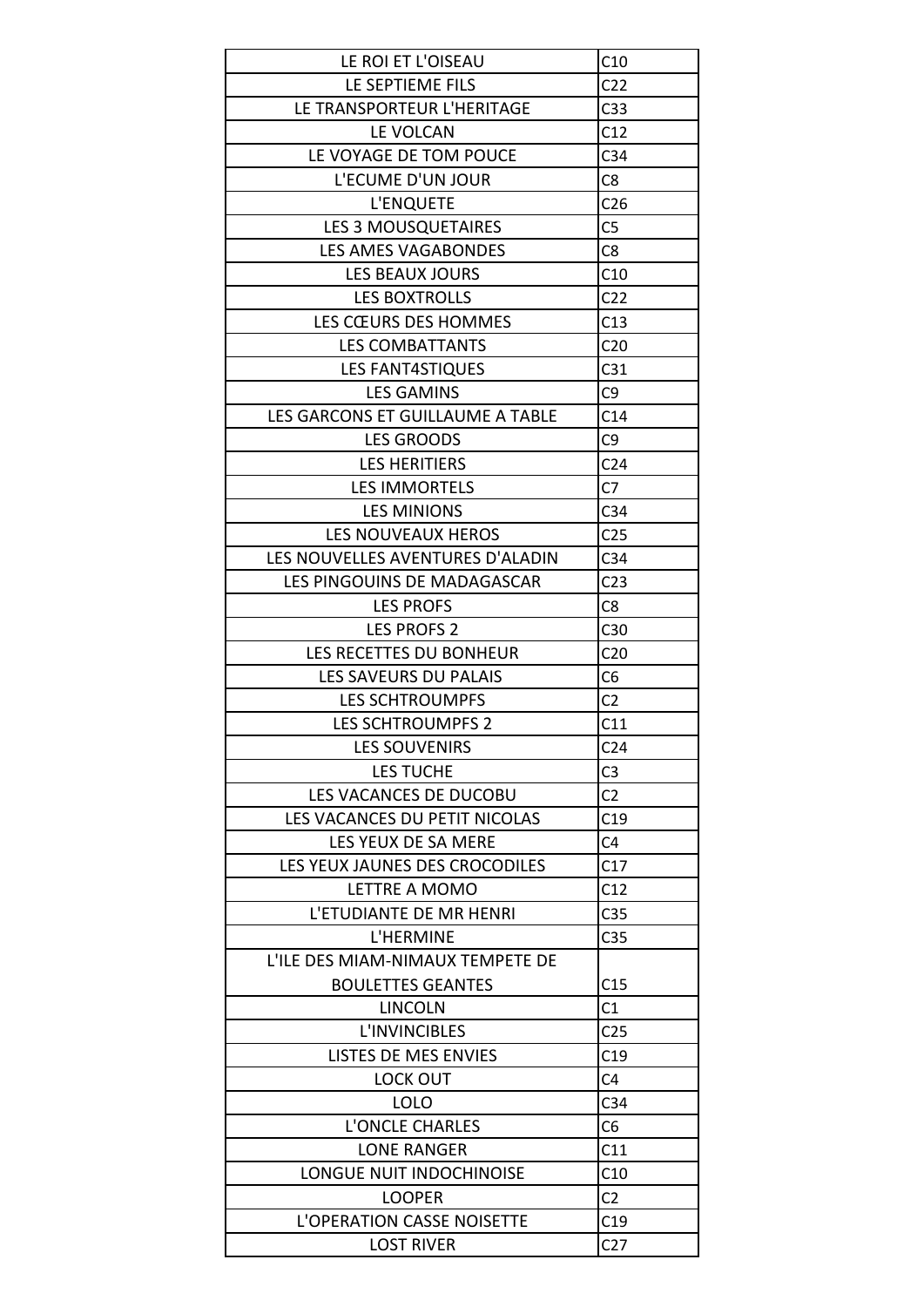| <b>LUCY</b>                                  | C <sub>20</sub> |
|----------------------------------------------|-----------------|
| M. PEABODY ET SHERMAN                        | C15             |
| <b>MA PART DU GATEAU</b>                     | C <sub>3</sub>  |
| <b>MAESTRO</b>                               | C <sub>20</sub> |
|                                              | C <sub>21</sub> |
| <b>MAGIC IN THE MOONLIGHT</b>                |                 |
| <b>MALAVITA</b>                              | C13             |
| <b>MALEFIQUE</b>                             | C19             |
| <b>MAN OF STEEL</b>                          | C11             |
| <b>MANDELA</b>                               | C15             |
| <b>MARGUERITE</b>                            | C <sub>34</sub> |
| <b>MARIE HEURTIN</b>                         | C <sub>22</sub> |
| <b>MARIUS + FANNY</b>                        | C11             |
| <b>MARSUPILAMI</b>                           | C6              |
| <b>MATCH RETOUR</b>                          | C15             |
| <b>MAYA L'ABEILLE</b>                        | C <sub>26</sub> |
| <b>MEGAMIND</b>                              | C <sub>3</sub>  |
| <b>MEMOIRES DE JEUNESSE</b>                  | C <sub>33</sub> |
| <b>MEN IN BLACK 3</b>                        | C <sub>7</sub>  |
| <b>MICHAEL KOHLAAS</b>                       | C12             |
| MILLENIUM (2011)                             | C <sub>7</sub>  |
| <b>MINUSCULE</b>                             | C15             |
| MISSION IMPOSSIBLE : ROGUE NATION            | C <sub>32</sub> |
| <b>MOBIUS</b>                                | C1              |
| MOI, MOCHE ET MECHANT 2                      | C10             |
| <b>MON PIRE CAUCHEMAR</b>                    | C7              |
| <b>MONSTRE ACADEMY</b>                       | C10             |
| <b>MONUMENTS MEN</b>                         | C17             |
| <b>MOONRISE KINGDOM</b>                      | C <sub>7</sub>  |
| <b>MUD</b>                                   | C10             |
|                                              |                 |
| MUNE LE GARDIEN DE LA LUNE<br><b>MUSTANG</b> | C <sub>35</sub> |
|                                              | C <sub>33</sub> |
| <b>NEW YORK MELODY</b>                       | C <sub>20</sub> |
| <b>NINJA TURTLES</b>                         | C <sub>21</sub> |
| <b>NOE</b>                                   | C17             |
| <b>NOS ETOILES CONTRAIRES</b>                | C <sub>20</sub> |
| <b>NOS FEMMES</b>                            | C <sub>29</sub> |
| <b>NOS FUTURS</b>                            | C <sub>31</sub> |
| <b>NOUVEAU DEPART</b>                        | C <sub>4</sub>  |
| <b>OBLIVION</b>                              | C9              |
| <b>OGGY ET LES CAFARDS</b>                   | C13             |
| ON A FAILLI ETRE AMIES                       | C19             |
| ON A MARCHE SUR BANGKOK                      | C <sub>21</sub> |
| ON VOULAIT TOUT CASSER                       | C <sub>30</sub> |
| <b>PACIFIC RIM</b>                           | C10             |
| <b>PADDINGTON</b>                            | C <sub>23</sub> |
| PAN                                          | C <sub>34</sub> |
| PAPA DU DIMANCHE                             | C5              |
| PARIS A TOUT PRIX                            | C11             |
| PAS SI SIMPLE                                | C <sub>6</sub>  |
| <b>PAS SON GENRE</b>                         | C18             |
| PERCY JACKSON 2 LA MER DES MONSTRES          | C11             |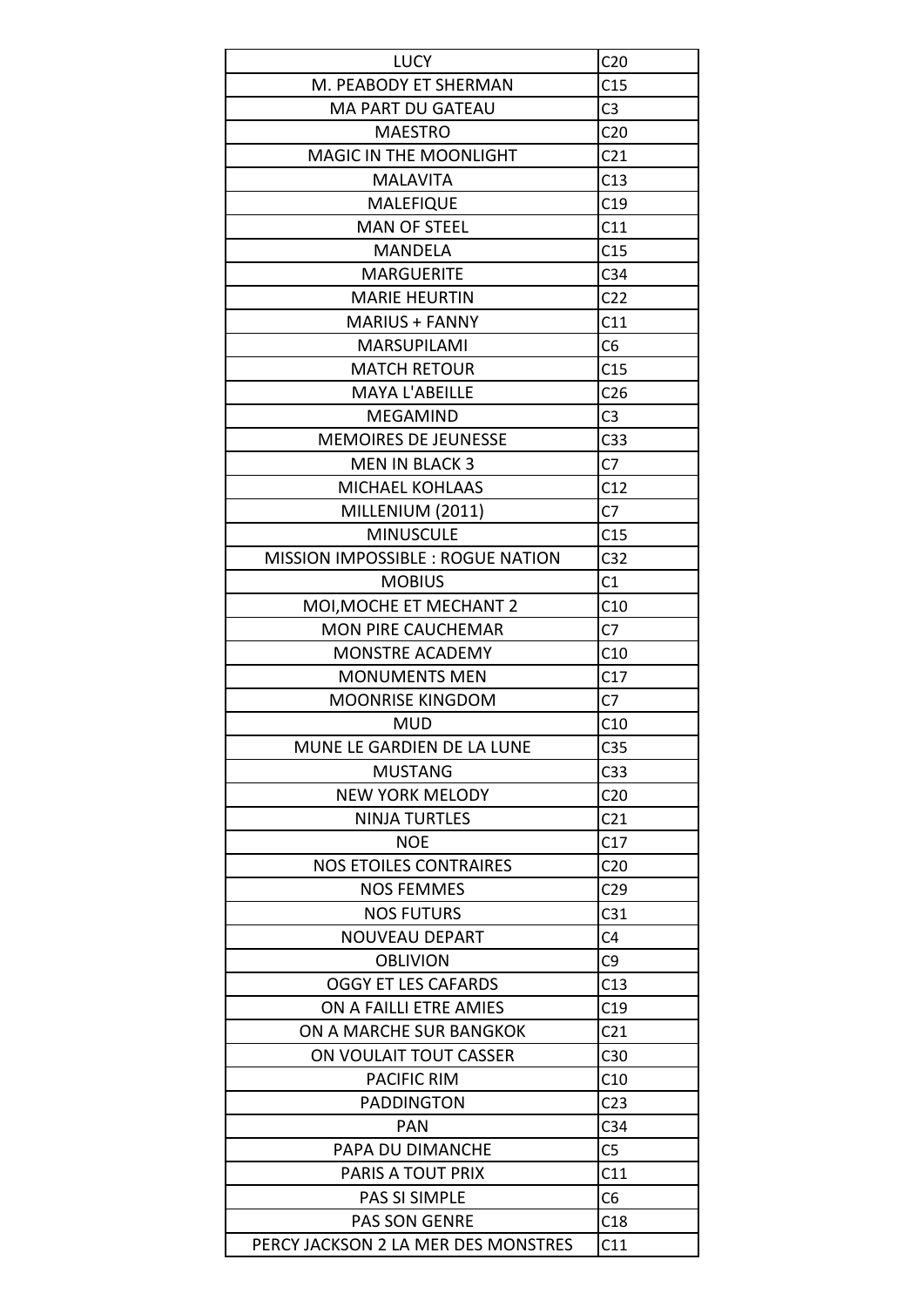| PETIT PRINCE                         | C <sub>32</sub> |
|--------------------------------------|-----------------|
| PHILIBERT                            | C4              |
| PHILOMENIA                           | C16             |
| <b>PIXELS</b>                        | C <sub>31</sub> |
| <b>PLANES</b>                        | C13             |
| <b>PLANES 2</b>                      | C19             |
| <b>PLAYERS</b>                       | C14             |
| <b>PLODDY</b>                        | C10             |
| <b>POLISSE</b>                       | C <sub>3</sub>  |
| <b>POMPEI</b>                        | C16             |
| POP REDEMPTION                       | C10             |
| POURQUOI J'AI PAS MANGER MON PÈRE    | C <sub>29</sub> |
| <b>PREMIER CRUS</b>                  | C <sub>34</sub> |
| PROMESSE D'UNE VIE                   | C <sub>29</sub> |
| <b>PROMETHEUS</b>                    | C1              |
| <b>QUAI D'ORSAY</b>                  | C14             |
| <b>QUAND JE SERAI PETIT</b>          | C <sub>6</sub>  |
| QU'Est-ce QU'ON A FAIT AU BON DIEU   | C17             |
| QUI C'EST LES PLUS FORTS ?           | C <sub>29</sub> |
| <b>REAL STEEL</b>                    | C <sub>5</sub>  |
| RED <sub>2</sub>                     | C12             |
| <b>RESIDENT EVIL RETRIBUTION</b>     | C <sub>2</sub>  |
| RIDDICK DOMPTEZ LES TENEBRES         | C12             |
| <b>RIEN PERSONNELLE</b>              | C <sub>6</sub>  |
| <b>RIO</b>                           | C <sub>2</sub>  |
| RIO <sub>2</sub>                     | C17             |
| ROBIN DES BOIS LA VERITABLE HISTOIRE | C <sub>27</sub> |
| ROBOCOP (2014)                       | C15             |
| <b>ROCK THE CASBAH</b>               | C12             |
| <b>RUSH</b>                          | C14             |
| <b>SAINT LAURENT</b>                 | C <sub>21</sub> |
|                                      |                 |
| <b>SALAUD ON T'AIME</b>              | C17             |
| SAMBA                                | C <sub>21</sub> |
| <b>SAN ANDREAS</b>                   | C30             |
| <b>SEUL SUR MARS</b>                 | C <sub>34</sub> |
| <b>SEX TAPE</b>                      | C <sub>20</sub> |
| <b>SHAWN LE MOUTON</b>               | C <sub>28</sub> |
| <b>SILS MARIA</b>                    | C <sub>20</sub> |
| SIM CITY 2                           | C <sub>20</sub> |
| SINISTER 2                           | C <sub>34</sub> |
| <b>SMS</b>                           | C <sub>20</sub> |
| <b>SOLITAIRE</b>                     | C <sub>14</sub> |
| <b>SOUS LE FIGUIER</b>               | C8              |
| <b>SOUS LES JUPES DES FILLES</b>     | C19             |
| SPIDERMAN AMAZING 2                  | C18             |
| STAR TREK THE DARKNESS               | C10             |
| <b>STAR WAR EP1</b>                  | C <sub>3</sub>  |
| STARS 80                             | C2              |
| <b>STONE</b>                         | C4              |
| <b>SUITE FRANCAISE</b>               | C <sub>28</sub> |
| <b>SUPER 8</b>                       | C <sub>5</sub>  |
|                                      |                 |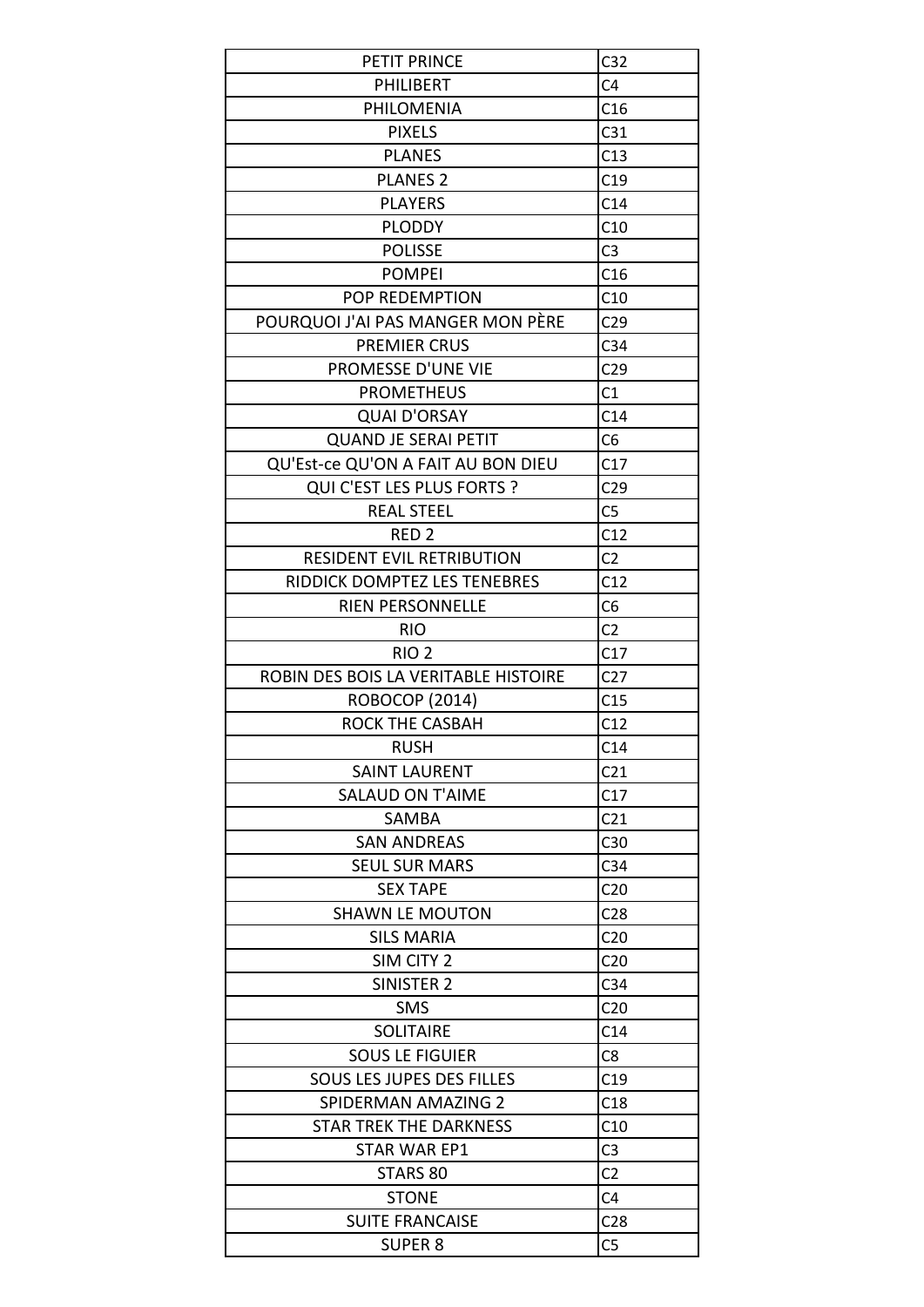| SUPERCONDRIAQUE                    | C16             |
|------------------------------------|-----------------|
| <b>SUR LA TERRE DES DINOSAURES</b> | C14             |
| T.S. SPIVET                        | C12             |
| TAD L'EXPLORATEUR                  | C <sub>9</sub>  |
| <b>TAKEN 2</b>                     | C1              |
| <b>TAKEN 3</b>                     | C <sub>25</sub> |
| <b>TARGET</b>                      | C6              |
| <b>TARZAN</b>                      | C16             |
| TED <sub>2</sub>                   | C <sub>34</sub> |
| THE DARK KNIGHT RISES              | C1              |
| THE GIVER                          | C <sub>21</sub> |
| THE GRAND BUDAPEST HOTAL           | C17             |
| THE HOMESMAN                       | C18             |
| THE MORTAL INSTRUMENTS             | C13             |
|                                    |                 |
| THE TREE OF LIFE                   | C <sub>3</sub>  |
| THE VISIT                          | C <sub>34</sub> |
| THE VOICES                         | C <sub>27</sub> |
| <b>THE WALK</b>                    | C <sub>35</sub> |
| THE WAY                            | C12             |
| THERESSE DESQUEYROUX               | C1              |
| THOR 2 LE MONDES DES TENEBRES      | C13             |
| TIMBUKTU                           | C <sub>24</sub> |
| <b>TINTIN</b>                      | C <sub>3</sub>  |
| TO ROME WITH LOVE                  | C1              |
| <b>TOTAL RECALL</b>                | C <sub>7</sub>  |
| <b>TOUTE PREMIERE FOIS</b>         | C <sub>26</sub> |
| <b>TRANSCENDANCE</b>               | C19             |
| <b>TRANSFORMERS 4</b>              | C19             |
| <b>TRIPLE ALLIANCE</b>             | C19             |
| TRIPLE ALLIANCE                    | C19             |
| TU SERAS MON FILS                  | C <sub>5</sub>  |
| TU VEUX OU TU VEUX PAS             | C <sub>21</sub> |
| <b>TURBO</b>                       | C13             |
| <b>TWILIGHT CHAPITRE 4</b>         | C <sub>5</sub>  |
| UN BONHEUR N'ARRIVE JAMAIS SEUL    | C7              |
| UN HEUREUX EVENEMENT               | C <sub>5</sub>  |
| UN HOMME IDEAL                     | C <sub>27</sub> |
| UN HOMME TRES RECHERCHER           | C <sub>20</sub> |
| UN MOMENT D'EGAREMENT              | C <sub>30</sub> |
| UN PEU BEAUCOUP AVEUGLEMENT        | C <sub>28</sub> |
| UN PLAN PARFAIT                    | C <sub>2</sub>  |
| UN VILLAGE PRESQUE PARFAIT!        | C <sub>26</sub> |
| UNE FAMILLE A LOUER                | C <sub>32</sub> |
| UNE HEURE DE TRANQUILLITE          | C <sub>24</sub> |
| UNE MERVEILLEUSE HISTOIRE DU TEMPS | C <sub>25</sub> |
| <b>UNE RENCONTRE</b>               | C17             |
| UNE VIE MEILLEURE                  | C7              |
| <b>VERY BAD TRIP 3</b>             | C7              |
| <b>VICE VERSA</b>                  | C30             |
| <b>VIE D'ADELE</b>                 |                 |
|                                    | C13             |
| <b>VIVE LA France</b>              | C1              |